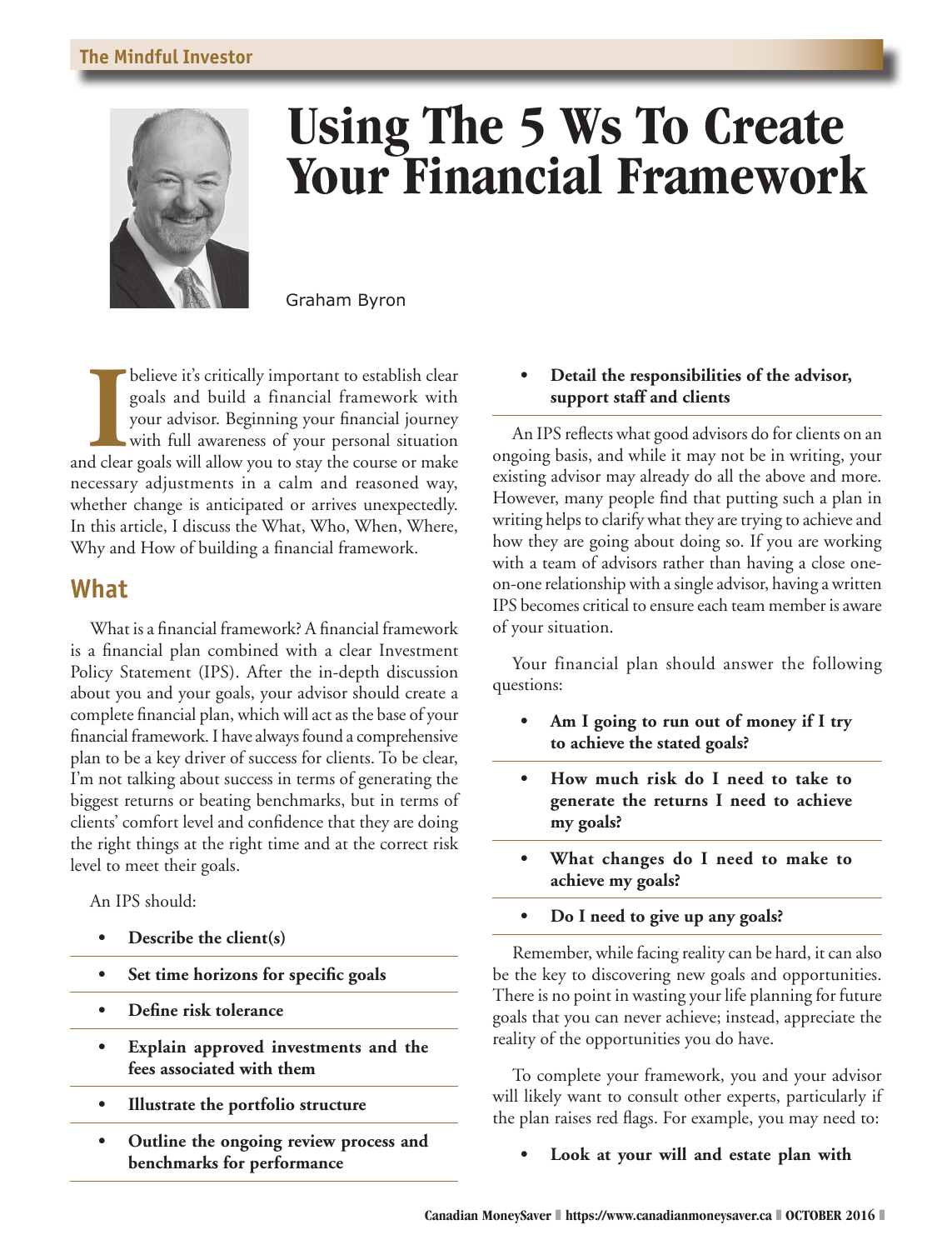**your lawyer and, if needed, an insurance agent**

- **• Look at your taxes with your accountant**
- **• Look at your investments with your Investment Advisor**

# **Who**

Who will you choose to work with on this process? Your choice of advisor can be the key to achieving your new goals. You will find no shortage of people who consider and promote themselves to be the best at helping you. Some choices could include:

#### **An Investment Advisor**

**An accountant**

**A fee-only financial planner**

#### **An estate lawyer**

In my most recent book, The Mindful Investor (Wiley), I explore in-depth techniques to help you seek out and evaluate advisors so you can determine the one who is right for you. Key points to look for that may offer clues to future behaviour. Do the advisors you interview:

- **• Treat all of the people around them with respect (watch how they treat their staff)?**
- **• Have a real desire to be of service? Are they completely interested in and focused on you?**
- **• Have a win-win attitude? This one can sometimes be tricky to judge; trust your gut.**
- **• Have a real depth of knowledge what was the advisor's latest conference attended or course taken? This can reveal whether your advisor is getting stale. Even the finest designations mean nothing if the advisor has lost interest.**
- **• Have a big mind? Do they have a broad perspective beyond their own specialty and can they see others' points of view?**
- **• Have the ability to help you implement and monitor your goals on an ongoing basis? If you have chosen to work with an**

## **When**

When should you begin to build your financial framework? You can probably guess the answer: the sooner, the better. Once you have your financial framework in place, you can actively and accurately work toward achieving your now clearly defined goals. That said, it's never too late to create your financial framework. Once you have clarity about your goals, you can either take comfort in knowing that you are heading in the right direction or you can course-correct to bring you closer to achieving your goals.

## **Where**

Where can you develop a financial framework? This is entirely up to you. If you prefer, you can meet with your chosen advisor face to face at their office. However, this is not a requirement as technology has provided options for the process—documents can be scanned and sent by email, changes to the plan can be made quickly and easily over the phone or via Skype. Today, you can contact your advisor from the comfort of your own home in your pajamas (although if you Skype, you might want to put on pants), and quickly obtain the data you need or answers to questions that may have kept you awake all night:

- **• What did the recent market correction do to my long range plan?**
- **• Should I sell my home and move to a condo?**
- **• Can I give money to my kids now rather than waiting?**

## **Why**

Why create a financial framework? A financial framework gives you a starting point as you move toward your goals and acts as a touchstone when things get difficult.

Ask yourself the following questions:

**• Do I have enough awareness of my current financial situation to be able to handle a disruptive event such as an illness, death, divorce, job loss, business failure or a stock market correction?**